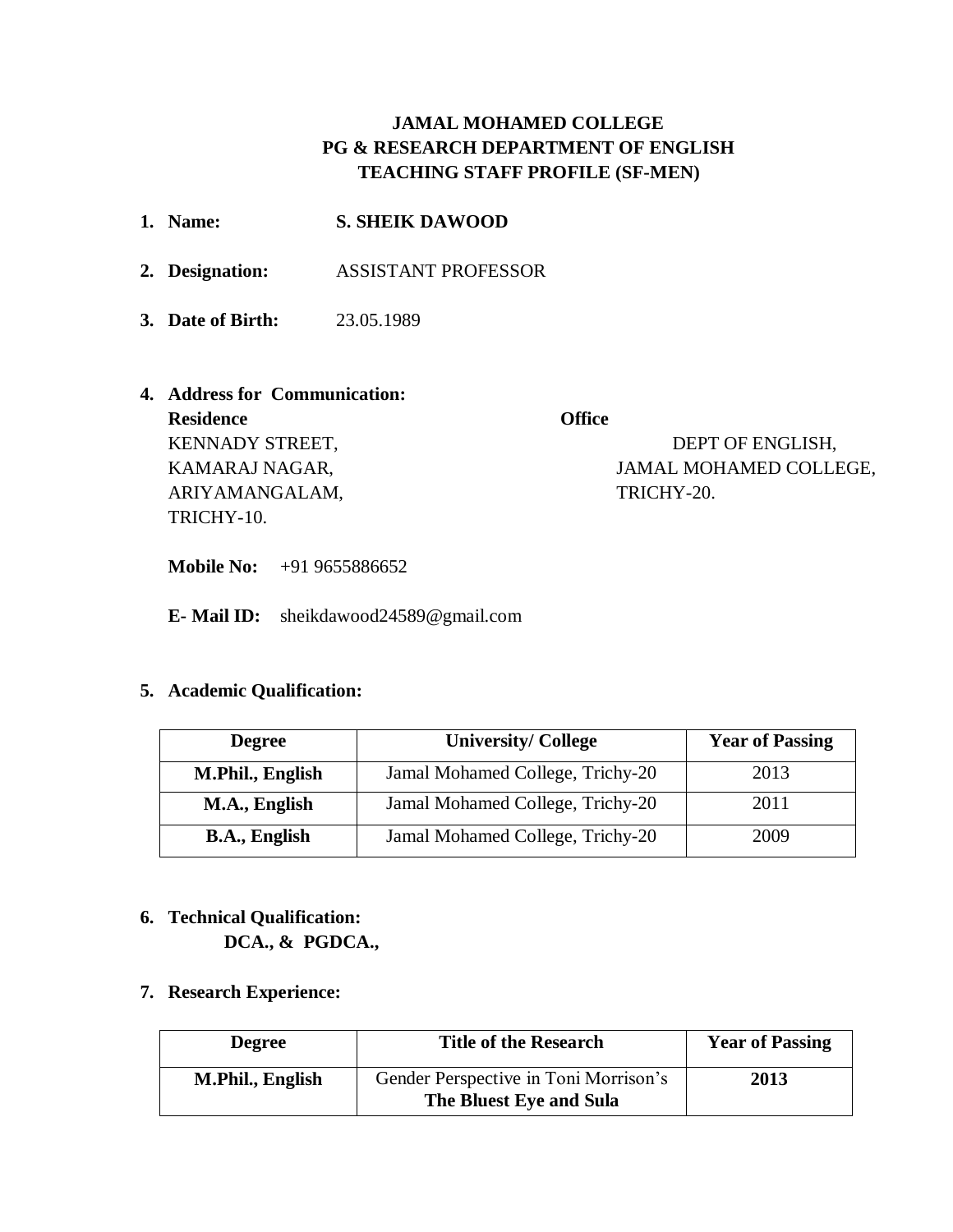### **8. Extracurricular Activities:**

Member of National Service Scheme (NSS) Participating twice in the 10 day special camping programme on the theme of **HEATHY NATION FOR HEALTHY INDIA** organized at Poonampalayam village 2006 and 2007

# **9. Area of Specialization:**

PROSE, DRAMA, POETRY, GRAMMAR and COMMUNICATION SKILLS

## **10. Service in Jamal Mohamed College:**

| S.No | <b>Institution Name</b>                                     | <b>Designation</b>     | From       | ΤО               |  |
|------|-------------------------------------------------------------|------------------------|------------|------------------|--|
|      | Jamal Mohamed<br>College(Autonomous),<br>Tiruchirappalli-20 | Assistant<br>Professor | 14.06.2012 | <b>Till Date</b> |  |

## **11. Total Teaching Experience:**

| Years:            | 10 Years | <b>Months: 7 Months</b> |
|-------------------|----------|-------------------------|
| 4. <b>1. 4.</b> . |          |                         |

### **12. Subjects taught:**

| S.             | <b>UG</b>                                   |
|----------------|---------------------------------------------|
| N <sub>0</sub> |                                             |
| 1              | Part-II                                     |
|                | <b>English for Communication-I</b>          |
| 2              | Part-II                                     |
|                | <b>English for Communication-II</b>         |
| 3              | Part-II                                     |
|                | <b>English for Communication-III</b>        |
| 4              | Part-II                                     |
|                | <b>English for Competitive Examinations</b> |
| 5              | <b>Technical English-I (M. Tech)</b>        |
|                |                                             |
| 6              | <b>MCA</b>                                  |
|                | <b>Communication Skills</b>                 |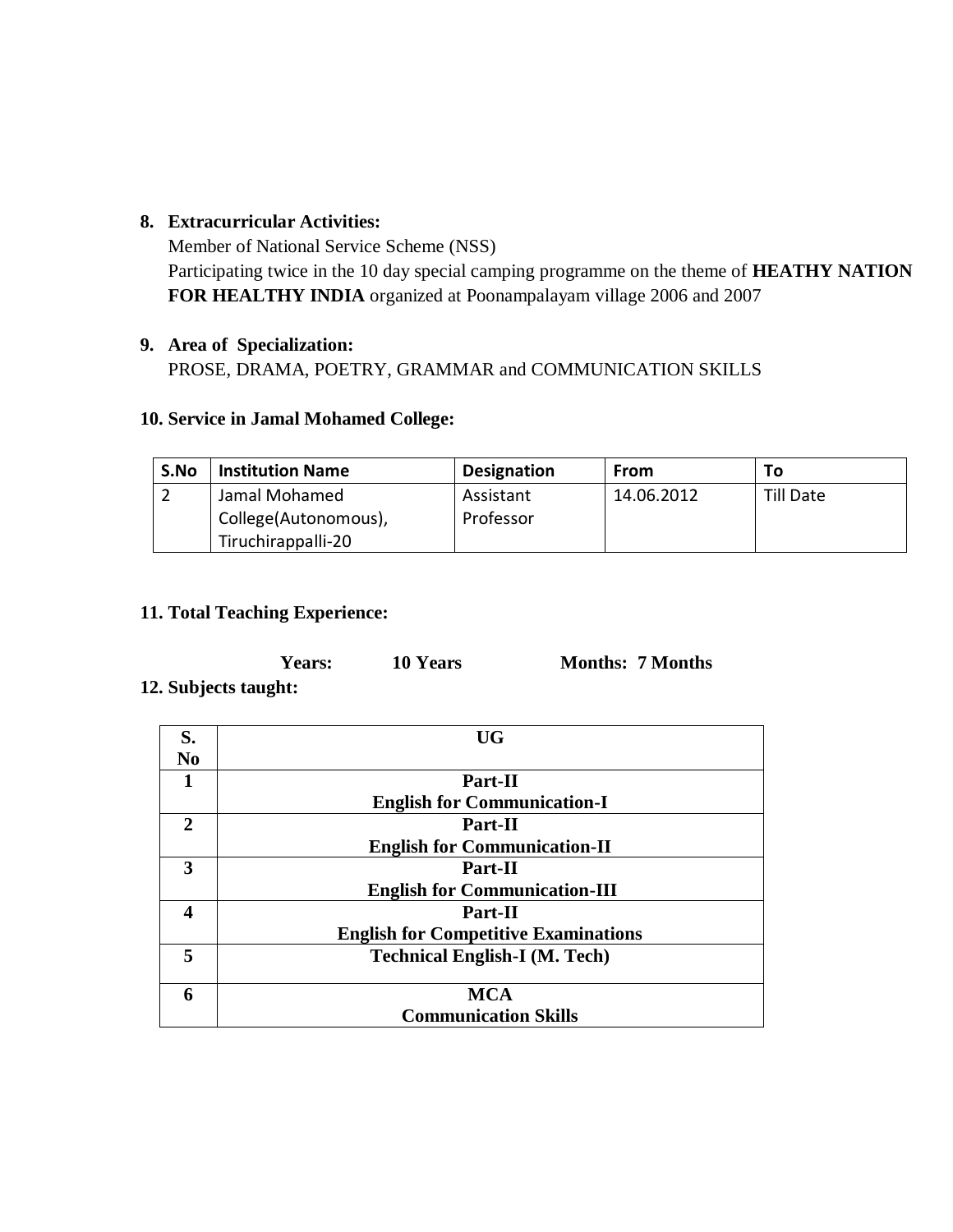#### **13. Achievements:**

Secured 2nd marks in **Literary Criticitism** in M.Phil examination during November 2010

#### **14. Seminar/ Conferences organized:**

- Acted as a **Member of Organing Committee** in the national seminar on **Recent Trends and Techniques in English Language Teaching** (Organized by the PG & Research Dept. of English, Jamal Mohamed College on 26.02.2014)
- Acted as a **Member of Executive Committee** in the national seminar on **Identities and Realities: Texts and Contexts in Postcolonial Literature** (Organized by the PG & ResearchDept. of English, Jamal Mohamed College on 12.01.2016
- Acted as a member of organization committee "**A National Level Literary Feast for Men**" held on 28th January 2017, Jamal Mohamed College (Autonomous)
- Acted as member, Organizing Committee in the **Inter-Collegiate Literary Competition** held on 22<sup>nd</sup> September 2017, at Jamal Mohamed College (Autonomous), Tiruchirappalli-620020.
- $\triangleright$  Acted as a member of Executive Committee in a one day International Conference on **Universality in Contemporary Reality : Envisioning/ (Re) Visioning Postmodern Literature** held at Jamal Mohamed College (Autonomous), Tiruchirappalli-20 on 21<sup>st</sup> February 2018.
- Acted as member, Organizing Committee (JAM TITANICA'19) in the **Inter-Collegiate Literary Competition** held on 21<sup>st</sup> September 2019, at Jamal Mohamed College (Autonomous), Tiruchirappalli-620020.

#### **15. Seminar/ Conference Attended:**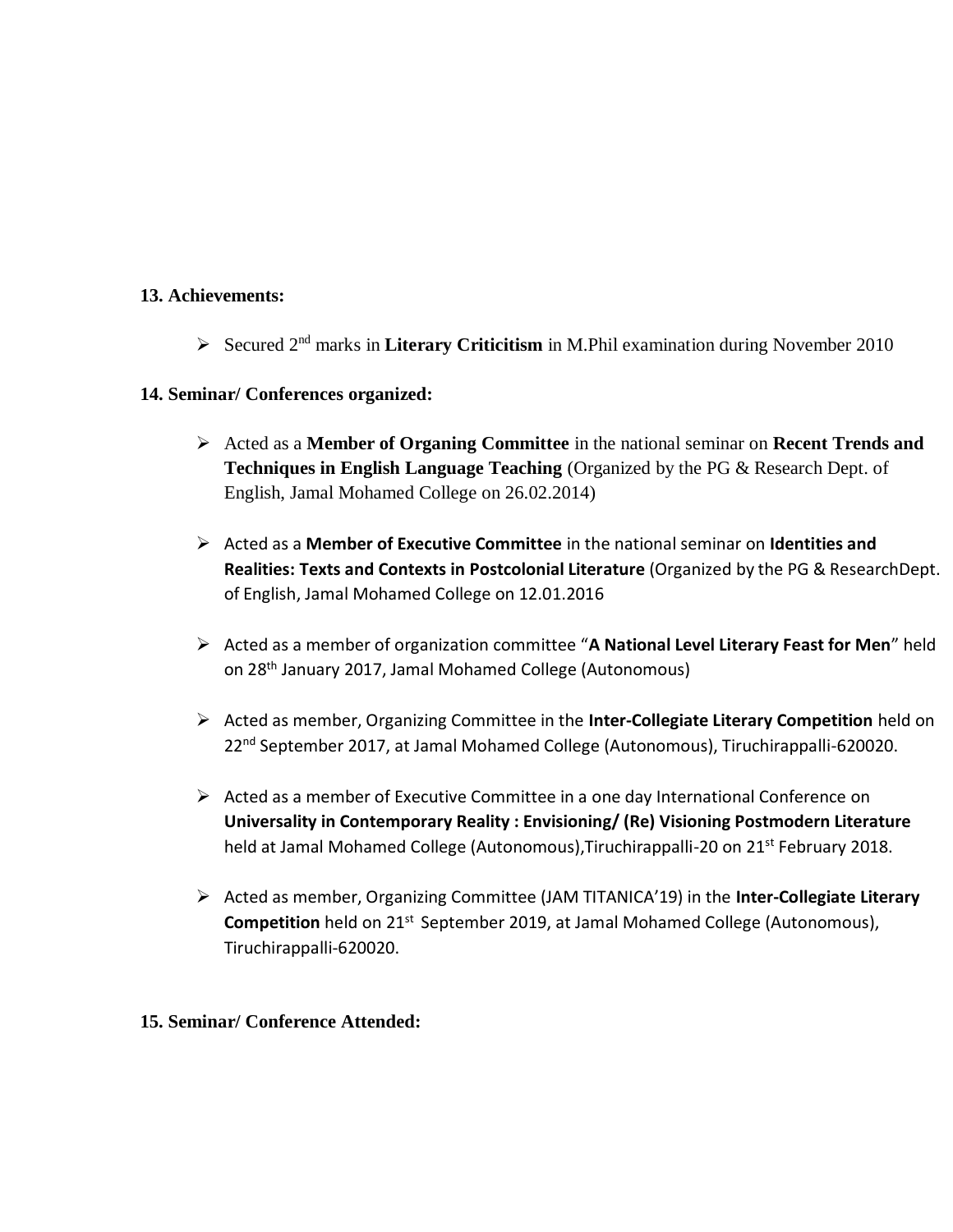- Presented a paper with the title as **Merger of Indigenous and Non-Indigenous Culture- a Dialectic Study on Salman Rushdie's "Midnight's Children"** at Jamal Mohamed College on  $21<sup>st</sup>$  January 2015.
- Participated in **Cultural Contours in Contemporary English Literature** at Jamal Mohamed College on 21<sup>st</sup> January 2013.
- Participated in **A One Day State Level Seminar on Online Access to Research Journals and Books** held on 12<sup>th</sup> January 2012 in Jamal Mohamed College.
- Participated in **Associated Activities and Served as Joint Secretary (2009-2010)** in Jamal Mohamed College in Department of English.
- Participated in the one-day Workshop on **"The Role of a Teacher in the Present Scenario"** organized by the Internal Quality Assurance Cell of Jamal Mohamed College on 07-01-2017.
- Participated in the one-day Workshop on **Improving Teaching Practices- A Strategic Approach** organized by the Internal Quality Assurance Cell of Jamal Mohamed College on 23rd June 2018.
- Participated in the UGC CPE Sponsored Two-Day Workshop on **Professional Development for Academic Leadership in Curriculum Design organized** by Curriculum Development Cell, Jamal Mohamed College, Tiruchirappalli on 18<sup>th</sup> and 19<sup>th</sup> January 2019.
- Participated in the Staff Enrichment Programme on **Ownership Culture**, Organized by the Internal Quality Assurance Cell of Jamal Mohamed College on 14<sup>th</sup> June 2019.
- Participated in A One Day National Level Workshop on **Foresight and Insight: Approaches to**  Literary Theory and Criticism held on 12<sup>th</sup> February 2020 at Jamal Mohamed College (Autonomous), Tiruchirappalli-20.
- Participated in the **Faculty Development Programme** from 24.01.2022 to 29.01.2022 organized by PG Department of Zoology & IQAC, under **DBT Star College Scheme**, Jamal Mohamed College, Tiruchirappalli-20.

### **16. Webinar/ Online FDP/ Online Workshop Attended:**